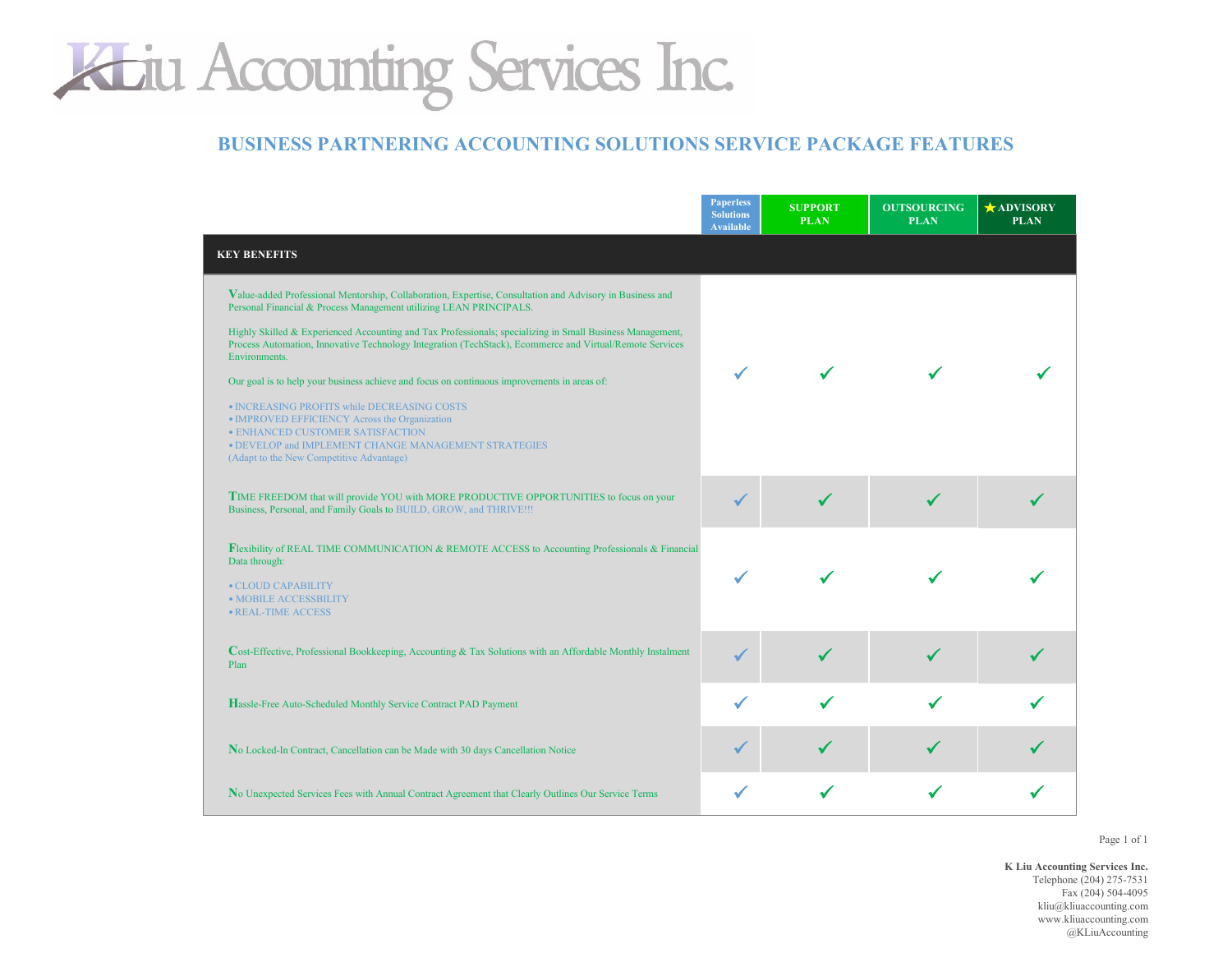

#### **BUSINESS PARTNERING ACCOUNTING SOLUTIONS SERVICE PACKAGE FEATURES**

|                                                      |                                                                                                          | <b>Paperless</b><br><b>Solutions</b><br><b>Available</b> | <b>SUPPORT</b><br><b>PLAN</b>                                        | <b>OUTSOURCING</b><br><b>PLAN</b>                             | <b>ADVISORY</b><br><b>PLAN</b>               |
|------------------------------------------------------|----------------------------------------------------------------------------------------------------------|----------------------------------------------------------|----------------------------------------------------------------------|---------------------------------------------------------------|----------------------------------------------|
|                                                      | <b>SUMMARY SERVICE PACKAGE FEATURES</b>                                                                  |                                                          |                                                                      |                                                               |                                              |
| <b>SYSTEM &amp; APPLICATIONS</b>                     | <b>QuickBooks Online Plus Subscription, Management &amp; Daily Backups - Discounted Rate</b>             | ✔                                                        | ✓                                                                    | ✓                                                             | ✓                                            |
|                                                      | <b>DEXT (Receipt Bank) Unlimited Subscription - Discounted Rate</b>                                      |                                                          | Add-On Available                                                     |                                                               |                                              |
|                                                      | Timely Communication with Your Dedicated Accounting Team to Support Your Ongoing Business Needs          | ✔                                                        | ✔                                                                    | ✔                                                             |                                              |
|                                                      | <b>Complete Remote and Mobile Access &amp; Paperless Solutions</b>                                       | √                                                        | ✓                                                                    | ✔                                                             | ✔                                            |
|                                                      | <b>Document Courier Service</b>                                                                          |                                                          | <b>Add-On Available</b><br>@ \$10/MTH                                | Add-On Available<br>@ \$10/MTH                                | <b>Add-On Available</b><br>@ \$10/MTH        |
| <b>BOOKKEEPING &amp;</b><br><b>ACCOUNTING</b>        | <b>Bookkeeping Services</b>                                                                              | ✓                                                        | Add-On Available                                                     | ✔                                                             | ✓                                            |
|                                                      | Reconciliation of Chequing/Saving/Credit Card/Line of Credit/Loan/Lease Accounts                         |                                                          | Add-On Available                                                     | ✔                                                             | ✔                                            |
|                                                      | <b>GST/HST/PST/WCB Returns Filings</b>                                                                   | ✓                                                        | Quarterly /                                                          | Quarterly /                                                   | Quarterly                                    |
|                                                      | <b>Guaranteed Monthly Processing Time</b>                                                                | ✓                                                        | 14 business days                                                     | 14 business days                                              | 14 business days                             |
| FINANCIAL REVIEW,<br><b>ANALYSIS &amp; REPORTING</b> | <b>Profit &amp; Loss Report (Income Statement)</b>                                                       | ✓                                                        | Quarterly <                                                          | Quarterly <                                                   | Monthly $\checkmark$                         |
|                                                      | <b>Balance Sheet (Assets, Liabilities, Equity)</b>                                                       | ✓                                                        | Quarterly /                                                          | Quarterly $\boldsymbol{\checkmark}$                           | $\bigstar$ Monthly                           |
|                                                      | <b>Customer Receivable Aging Report (Outstanding Receivables)</b>                                        | ✓                                                        | Quarterly $\sqrt{}$                                                  | Quarterly /                                                   | $\blacksquare$ Monthly                       |
|                                                      | <b>Vendor Payable Aging Report (Outstanding Payables)</b>                                                | ✓                                                        | Quarterly /                                                          | Quarterly $\mathcal{L}$                                       | Monthly                                      |
|                                                      | <b>Financial Review, Analysis, and Management Meeting</b>                                                | ✔                                                        | Quarterly /                                                          | Quarterly $\sqrt{}$                                           | Quarterly                                    |
|                                                      | Access & Archive of Historical Data and Source Documents (receipts, reports, statements, etc.)           | ✓                                                        | ✔                                                                    | ✔                                                             | ✔                                            |
| PAYROLL MANAGEMENT                                   | <b>Payroll Management Services</b>                                                                       | ✓                                                        | Add-On Available                                                     | Add-On Available                                              | ✓                                            |
| <b>ADVISORY &amp; SUPPORT</b>                        | <b>Business AND Personal Consultation Support and Mentorship</b>                                         | ✓                                                        | Up to 1 Hour Consultation<br><b>Session/Inquiries</b><br>Per Quarter | Up to 1 Hour Consultation<br>Session/Inquiries<br>Per Quarter | Unlimited Inquiries<br>24-Hour Response Time |
|                                                      | Respond on Behalf of Client as Authorized CRA Representative for CRA Inquiries (excluding Audit Support) | ✔                                                        | ✓                                                                    | ✔                                                             | ✓                                            |
|                                                      | <b>Deadline Reminder Emails</b>                                                                          | ✓                                                        | ✔                                                                    | ✔                                                             | ✔                                            |
|                                                      | Audit (CRA Enquiry, Investigation, and Review) Support                                                   |                                                          | 1 per Year                                                           | 1 per Year $\sqrt{}$                                          | Unlimited                                    |

Page 1 of 6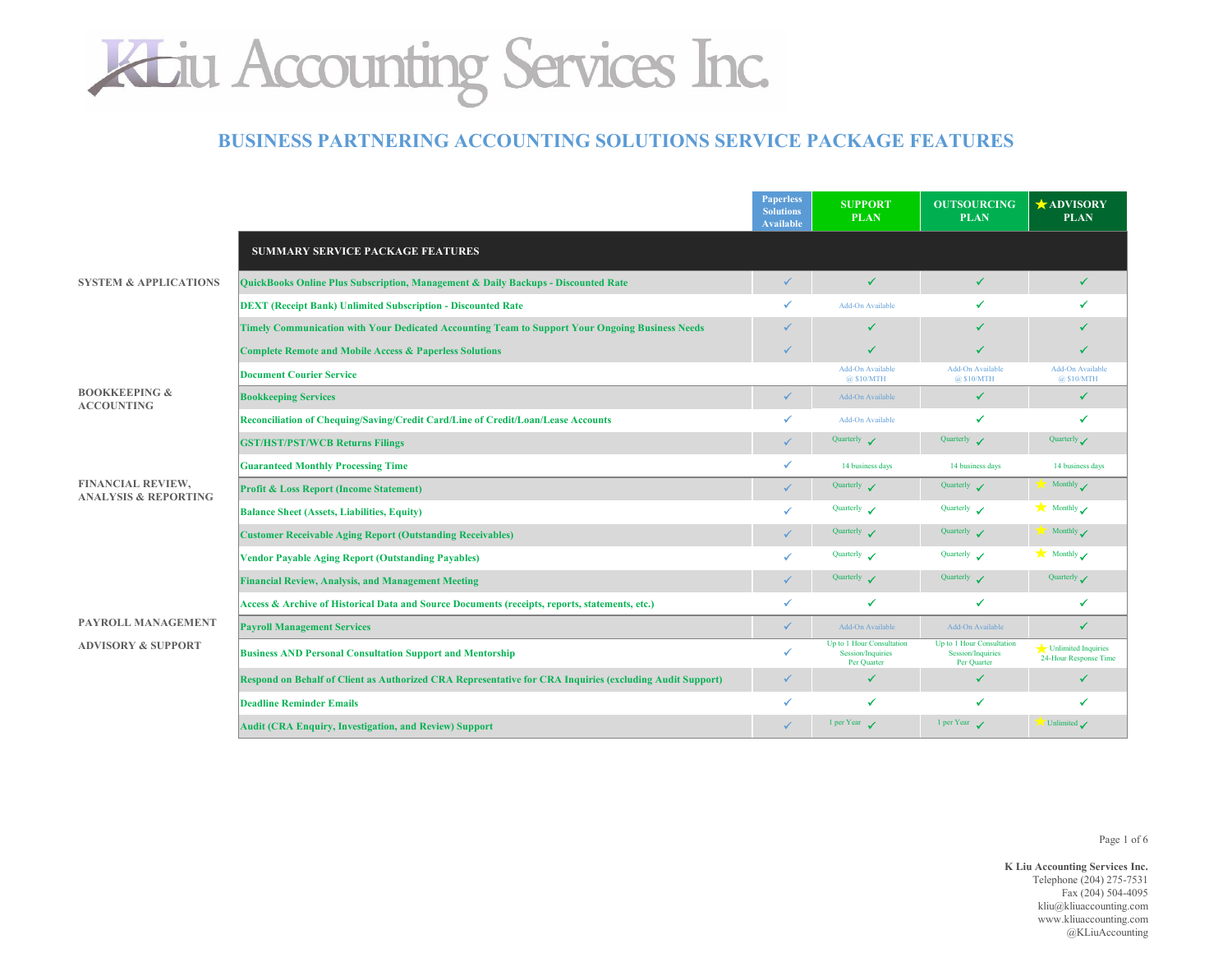

#### **BUSINESS PARTNERING ACCOUNTING SOLUTIONS SERVICE PACKAGE FEATURES**

**YEAR END**

| <b>TAX RETURNS</b> |  |
|--------------------|--|
|                    |  |

|                                                                                                                                                             | <b>Paperless</b><br><b>Solutions</b><br><b>Available</b> | <b>SUPPORT</b><br><b>PLAN</b> | <b>OUTSOURCING</b><br><b>PLAN</b> | $\star$ ADVISORY<br><b>PLAN</b> |
|-------------------------------------------------------------------------------------------------------------------------------------------------------------|----------------------------------------------------------|-------------------------------|-----------------------------------|---------------------------------|
| <b>SUMMARY SERVICE PACKAGE FEATURES</b>                                                                                                                     |                                                          |                               |                                   |                                 |
| Year End Review, Adjustments, and Financial Statement Preparation & Analysis                                                                                | ✓                                                        | ✔                             | ✔                                 |                                 |
| <b>Tax Slips Processing</b>                                                                                                                                 | $\checkmark$                                             | ✓                             | ✔                                 | ✓                               |
| <b>Year End Reconciliation of CRA &amp; Other Tax Accounts</b>                                                                                              | ✓                                                        | ✔                             | ✔                                 | ✔                               |
| <b>Corporation T2 Income Tax Returns</b>                                                                                                                    | ✔                                                        | Add-On Available              | Add-On Available                  | Add-On Available                |
| <b>Trust T3 Income Tax Returns</b>                                                                                                                          | ✓                                                        | Add-On Available              | Add-On Available                  | Add-On Available                |
| <b>Partnership T5013 Information Returns</b>                                                                                                                | ✔                                                        | Add-On Available              | Add-On Available                  | Add-On Available                |
| Individual T1 Income Tax Returns - STANDARD                                                                                                                 | ✓                                                        | Add-On Available              | Add-On Available                  | <b>Add-On Available</b>         |
| Individual T1 Income Tax Returns - STANDARD + Real Estate Rental Activities and/or Commission<br>& T2200 Employment Expense Deductions                      | $\checkmark$                                             | Add-On Available              | Add-On Available                  | Add-On Available                |
| Individual T1 Income Tax Returns - STANDARD + Unincorporated Business(es): sole & partnership,<br><b>Self-Employed Contractor(s) and/or Farm Activities</b> | ✓                                                        | Add-On Available              | Add-On Available                  | Add-On Available                |
| <b>On-site Service (per visit)</b>                                                                                                                          |                                                          | Add-On Available              | Add-On Available                  | Add-On Available                |
| <b>MONTHLY SERVICE FEE STARTING @</b>                                                                                                                       |                                                          | \$360                         | \$570                             | <b>\$790</b>                    |

Page 2 of 6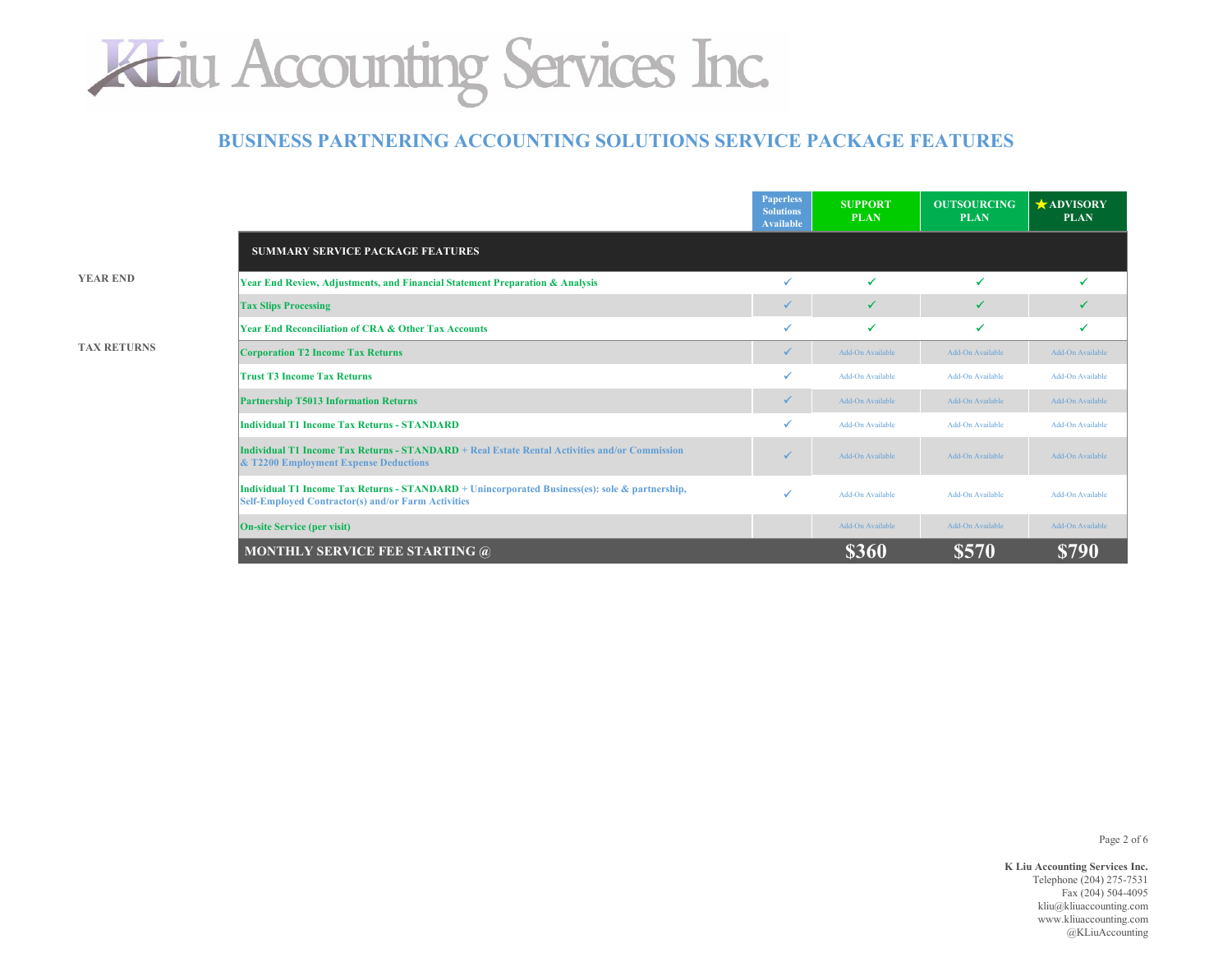### **BUSINESS PARTNERING ACCOUNTING SOLUTIONS SERVICE PACKAGE FEATURES**

|                                                                                                                                                                                                                                                                                                                                                                                                                                                                                                                                                                                                                                                                                                                    | <b>Paperless</b><br><b>Solutions</b><br><b>Available</b> | <b>SUPPORT</b><br><b>PLAN</b>         | <b>OUTSOURCING</b><br><b>PLAN</b>     | <b>ADVISORY</b><br><b>PLAN</b>        |
|--------------------------------------------------------------------------------------------------------------------------------------------------------------------------------------------------------------------------------------------------------------------------------------------------------------------------------------------------------------------------------------------------------------------------------------------------------------------------------------------------------------------------------------------------------------------------------------------------------------------------------------------------------------------------------------------------------------------|----------------------------------------------------------|---------------------------------------|---------------------------------------|---------------------------------------|
| <b>DETAILED SERVICE PACKAGE FEATURES</b>                                                                                                                                                                                                                                                                                                                                                                                                                                                                                                                                                                                                                                                                           |                                                          |                                       |                                       |                                       |
| <b>SYSTEM &amp; APPLICATIONS</b>                                                                                                                                                                                                                                                                                                                                                                                                                                                                                                                                                                                                                                                                                   |                                                          |                                       |                                       |                                       |
| <b>OuickBooks Online Plus Subscription, Management &amp; Daily Backups - Discounted Rate</b><br>Monthly subscription for the duration of contract, including application settings and features maintenance, updates & daily backup protection against<br>malicious attacks; Real-time remote & mobile access to bookkeeping & financial records anywhere with internet & cellular connectivity.                                                                                                                                                                                                                                                                                                                    |                                                          |                                       |                                       |                                       |
| <b>DEXT</b> (Receipt Bank) Unlimited Subscription - Discounted Rate<br>Providing complete paperless solution with remote and mobile access, with this award-winning secure document upload & management application with<br>advanced OCR scanning technology to automatically extract data off your receipts. INCLUDES: unlimited uploads; secure cloud e-document storage &<br>archiving system; audit proof with ability to attach receipt to accounting system transactions; real time mobile & cloud access to stored information; ability to<br>export reports & PDF files of stored documents; ability to auto-retrieve statements from online vendor accounts; and ability to email-in receipt attachments. |                                                          | Add-On<br>Available                   |                                       |                                       |
| <b>Timely Communication with Your Dedicated Accounting Team to Support Your Ongoing Business Needs</b><br>Guaranteed 24-hour response time & extra priority provided on urgent matters. INCLUDES: Slack team messaging account setup, providing communication<br>access & messaging archiving of all Slack communications with our accounting team.                                                                                                                                                                                                                                                                                                                                                                |                                                          |                                       |                                       |                                       |
| <b>Complete Remote and Mobile Access &amp; Paperless Solutions</b><br>Cloud-based and mobile-based applications are included to provide a complete full-cycle paperless process and real-time remote accessibility. Paper-based<br>options are available; however, additional paper management fees may be incurred. (e.g. document courier, cloud archiving, paper shredding, etc.)                                                                                                                                                                                                                                                                                                                               |                                                          |                                       |                                       |                                       |
| <b>Document Courier Service</b><br>Recommended for clients who are not yet ready to fully convert to paperless solutions - limited to one courier pickup per month; annual documents return<br>courier service included.                                                                                                                                                                                                                                                                                                                                                                                                                                                                                           |                                                          | Add-On<br>Available<br>\$10 Per Month | Add-On<br>Available<br>\$10 Per Month | Add-On<br>Available<br>\$10 Per Month |

Page 3 of 6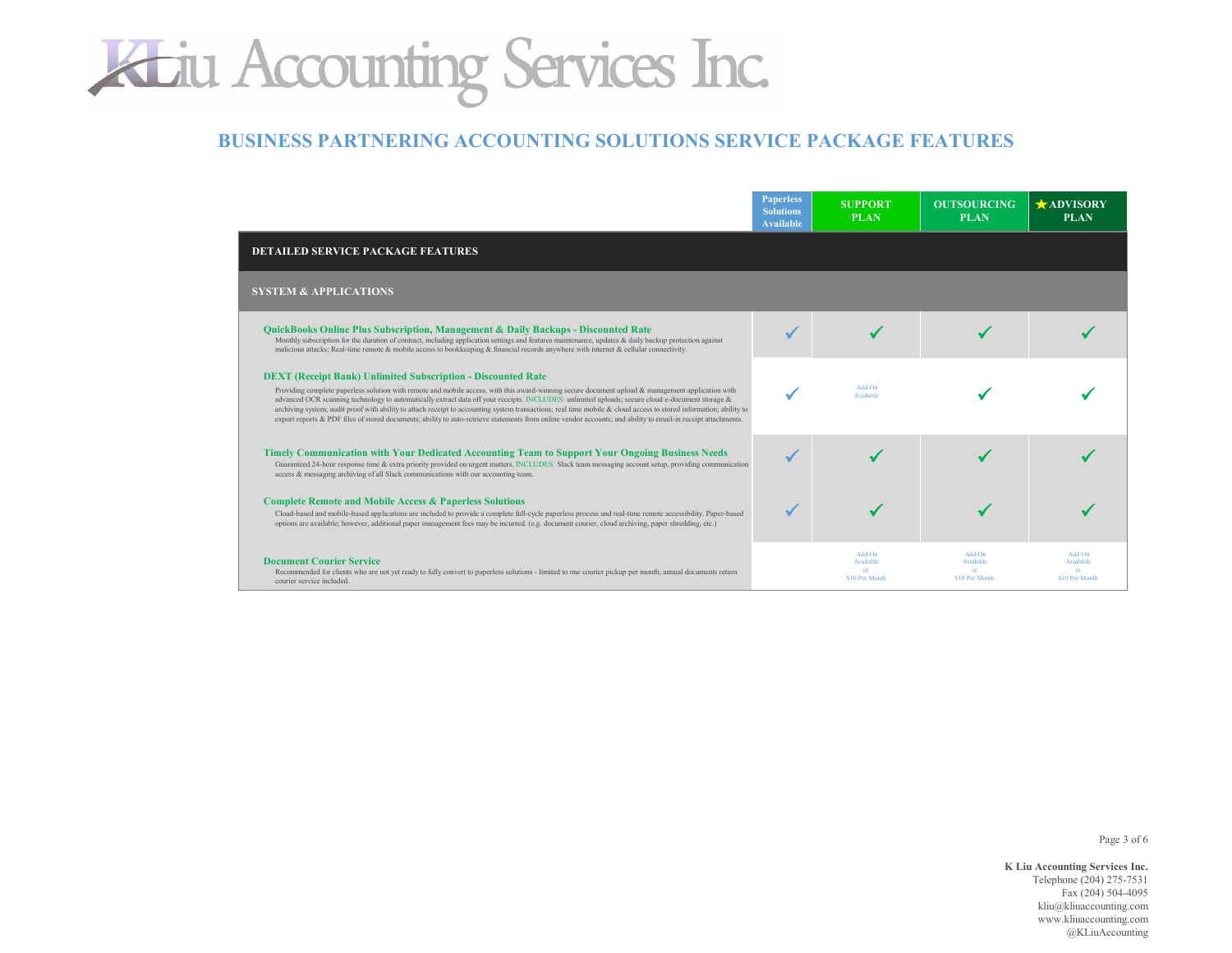### **BUSINESS PARTNERING ACCOUNTING SOLUTIONS SERVICE PACKAGE FEATURES**

|                                                                                                                                                                                                                                                                                                                                                      | <b>Paperless</b><br><b>Solutions</b><br><b>Available</b> | <b>SUPPORT</b><br><b>PLAN</b> | <b>OUTSOURCING</b><br><b>PLAN</b> | <b>ADVISORY</b><br><b>PLAN</b> |
|------------------------------------------------------------------------------------------------------------------------------------------------------------------------------------------------------------------------------------------------------------------------------------------------------------------------------------------------------|----------------------------------------------------------|-------------------------------|-----------------------------------|--------------------------------|
| <b>DETAILED SERVICE PACKAGE FEATURES</b>                                                                                                                                                                                                                                                                                                             |                                                          |                               |                                   |                                |
| <b>BOOKKEEPING &amp; ACCOUNTING</b>                                                                                                                                                                                                                                                                                                                  |                                                          |                               |                                   |                                |
| <b>Bookkeeping Services</b><br>Recording of all financial transactions such as purchases, sales, receipts, and payments related to the business. Clients are responsible for daily customer<br>invoices (if applicable) and to submit expense receipts and sales reports, monthly.                                                                   |                                                          | Add-On<br>Available           |                                   |                                |
| Reconciliation of Chequing/Saving/Credit Card/Line of Credit/Loan/Lease Accounts<br>Process of comparing internal financial records against monthly statements from external sources—such as a bank, credit card company, or other financial<br>institution to make sure all transactions are valid, including elimination of errors and duplicates. |                                                          | Add-On<br>Available           |                                   |                                |
| <b>GST/HST/PST/WCB Returns Filings</b><br>GST/HST/PST/WCB calculation, validation, account reconciliation & filing, also including amendments & adjustments.                                                                                                                                                                                         |                                                          | Quarterly                     | Quarterly                         | Quarterly                      |
| <b>Guaranteed Monthly Processing Time</b>                                                                                                                                                                                                                                                                                                            |                                                          | 14 business days              | 14 business days                  | 14 business days               |
| FINANCIAL REVIEW, ANALYSIS & REPORTING                                                                                                                                                                                                                                                                                                               |                                                          |                               |                                   |                                |
| <b>Profit &amp; Loss Report (Income Statement)</b>                                                                                                                                                                                                                                                                                                   |                                                          | Quarterly                     | Quarterly                         | Monthly                        |
| <b>Balance Sheet (Assets, Liabilities, Equity)</b>                                                                                                                                                                                                                                                                                                   |                                                          | Quarterly                     | Quarterly                         | <b>Monthly</b>                 |
| <b>Customer Receivable Aging Report (Outstanding Receivables)</b>                                                                                                                                                                                                                                                                                    |                                                          | <b>Ouarterly</b>              | Quarterly                         | Monthly                        |
| <b>Vendor Payable Aging Report (Outstanding Payables)</b>                                                                                                                                                                                                                                                                                            |                                                          | Quarterly                     | Quarterly                         | Monthly                        |
| <b>Financial Review, Analysis, and Management Meeting</b><br>Review and evaluation of business financial conditions, performance and profitability, including up to 1 hours of virtual conference call with Management to<br>further discuss results and financial goal setting.                                                                     |                                                          | Quarterly                     | Quarterly                         | Quarterly                      |
| Access & Archive of Historical Data and Source Documents (receipts, reports, statements, etc.)                                                                                                                                                                                                                                                       |                                                          |                               |                                   |                                |

Page 4 of 6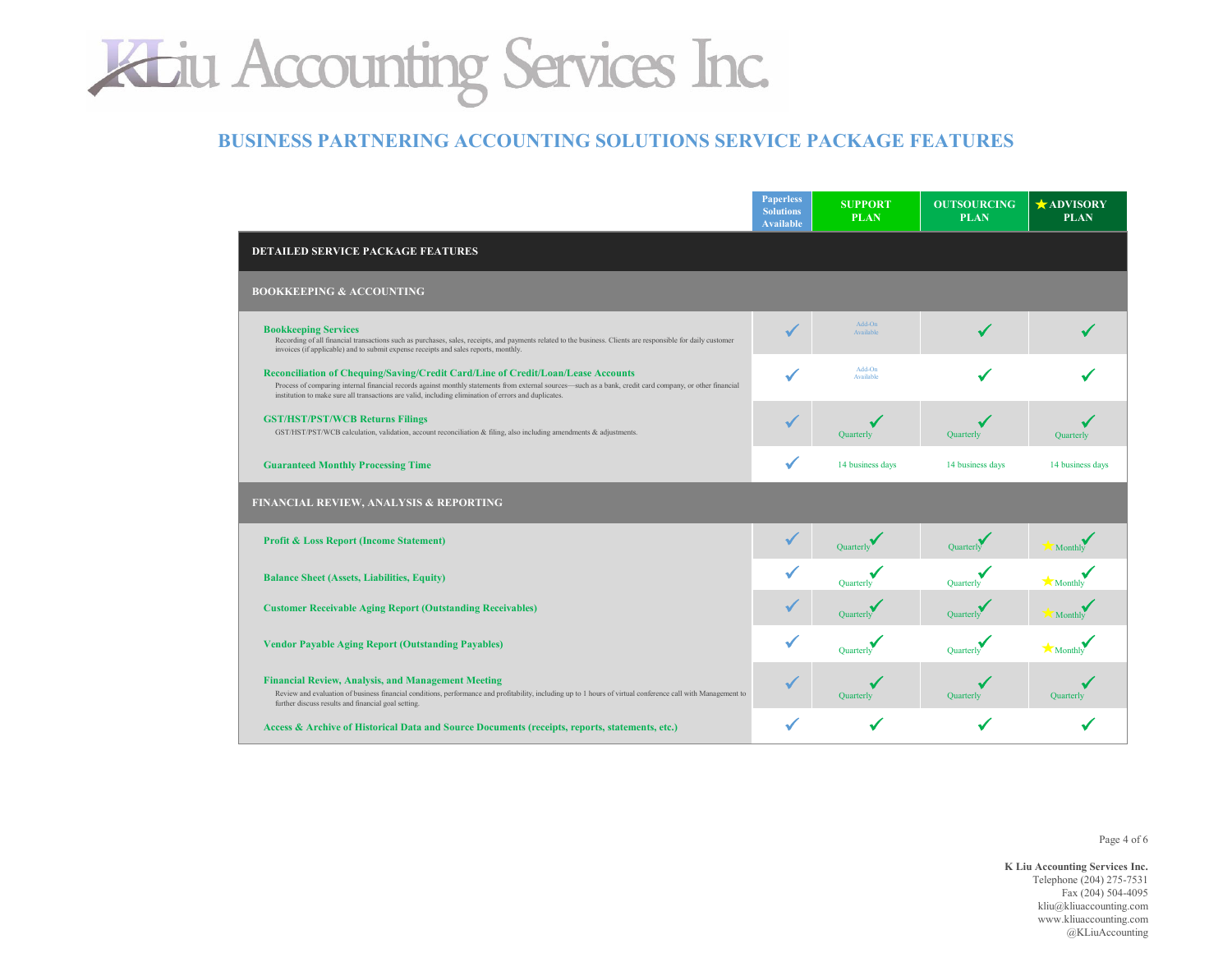### **BUSINESS PARTNERING ACCOUNTING SOLUTIONS SERVICE PACKAGE FEATURES**

|                                                                                                                                                                                                                                                                                                                                                                                                                                                                                                                                                                                                                                                                                                                                                                                                                                                                                                                                                         | <b>Paperless</b><br><b>Solutions</b><br><b>Available</b> | <b>SUPPORT</b><br><b>PLAN</b>                                 | <b>OUTSOURCING</b><br><b>PLAN</b>                             | <b>ADVISORY</b><br><b>PLAN</b>               |
|---------------------------------------------------------------------------------------------------------------------------------------------------------------------------------------------------------------------------------------------------------------------------------------------------------------------------------------------------------------------------------------------------------------------------------------------------------------------------------------------------------------------------------------------------------------------------------------------------------------------------------------------------------------------------------------------------------------------------------------------------------------------------------------------------------------------------------------------------------------------------------------------------------------------------------------------------------|----------------------------------------------------------|---------------------------------------------------------------|---------------------------------------------------------------|----------------------------------------------|
| <b>DETAILED SERVICE PACKAGE FEATURES</b>                                                                                                                                                                                                                                                                                                                                                                                                                                                                                                                                                                                                                                                                                                                                                                                                                                                                                                                |                                                          |                                                               |                                                               |                                              |
| PAYROLL MANAGEMENT                                                                                                                                                                                                                                                                                                                                                                                                                                                                                                                                                                                                                                                                                                                                                                                                                                                                                                                                      |                                                          |                                                               |                                                               |                                              |
| <b>Payroll Management Services</b><br>Direct payroll deposit, direct CRA remittances, and employee self service online access features available; ROE processing, employee online portal to access<br>payroll information, bookkeeping of payroll transaction accounting entries, CRA payroll liability account reconciliations, and responding to CRA year-end<br>PIER review report, payroll audit & reporting requests. 5 employees per month included service fees related to additional employees exceeding inclusion (5)<br>will be charged monthly through existing PAD agreement.                                                                                                                                                                                                                                                                                                                                                               | ✔                                                        | Add-On<br>Available                                           | Add-On<br>Available                                           |                                              |
| <b>ADVISORY &amp; SUPPORT</b>                                                                                                                                                                                                                                                                                                                                                                                                                                                                                                                                                                                                                                                                                                                                                                                                                                                                                                                           |                                                          |                                                               |                                                               |                                              |
| <b>Business AND Personal Consultation Support and Mentorship</b><br>Value-added Professional Mentorship, Collaboration, Expertise, Consultation and Advisory in Business and Personal Financial & Process Management<br>utilizing LEAN PRINCIPALS.<br>Highly Skilled & Experienced Accounting and Tax Professionals; specializing in Small Business Management, Process Automation, Innovative Technology<br>Integration (TechStack), Ecommerce and Virtual/Remote Services Environments.<br>Our goal is to help your business achieve and focus on continuous improvements in areas of:<br>· INCREASING PROFITS while DECREASING COSTS<br>• IMPROVE EFFICIENCY Across the Organization<br>• ENHANCE CUSTOMER SATISFACTION<br>• DEVELOP AND IMPLEMENT CHANGE MANAGEMENT STRATEGIES<br>(Adapt to the New Competitive Advantage)<br>Additional consulting services are available $\omega$ standard consultation service rates starting $\omega$ \$150/hr. |                                                          | Up to 1 Hour Consultation<br>Session/Inquiries<br>Per Quarter | Up to 1 Hour Consultation<br>Session/Inquiries<br>Per Quarter | Unlimited Inquiries<br>24-Hour Response Time |
| <b>Respond on Behalf of Client as Authorized CRA Representative for CRA Inquiries</b><br>(excluding Audit Support)<br>Authorize a professional to help manage tax information with CRA: information filing and submission, access CRA related account details and history, make<br>inquiries and changes to business information and CRA related accounts.<br>*** Each inquiry will be applied towards monthly Business AND Personal Consultation Support and Mentorship limits ***                                                                                                                                                                                                                                                                                                                                                                                                                                                                     |                                                          |                                                               |                                                               |                                              |
| <b>Deadline Reminder Emails</b><br>Never forget another deadline! Receive timely emails prior to your upcoming business tax account deadlines: GST/HST, PST, tax filings & payments, tax<br>slip issuance, payroll timesheet submissions, pending Accountant inquiries, missing bookkeeping documents & information, bookkeeping document<br>submissions, etc.                                                                                                                                                                                                                                                                                                                                                                                                                                                                                                                                                                                          |                                                          |                                                               |                                                               |                                              |
| <b>Audit (CRA Enquiry, Investigation, and Review) Support</b><br>CRA review & audit activity is noticeably increasing and will be more vigorous in the near future. More than 50% of CRA Review & Audit activities are<br>focused on Small to Medium Business (SMEs), and CRA has the ability of reviewing & auditing up to 7 years prior, and possibly further. Depending on the<br>scope of the review & audit, professional service time can vary between 2 - 40 hours. This service package feature insures and protects you from significant<br>professional fees that may be incurred if a CRA review & audit was to occur.<br>Additional audits are available $@$ standard accounting services rate starting $@$ \$110/hr                                                                                                                                                                                                                        |                                                          | 1 per Calendar Year                                           | 1 per Calendar Year                                           | Unlimited                                    |

Page 5 of 6